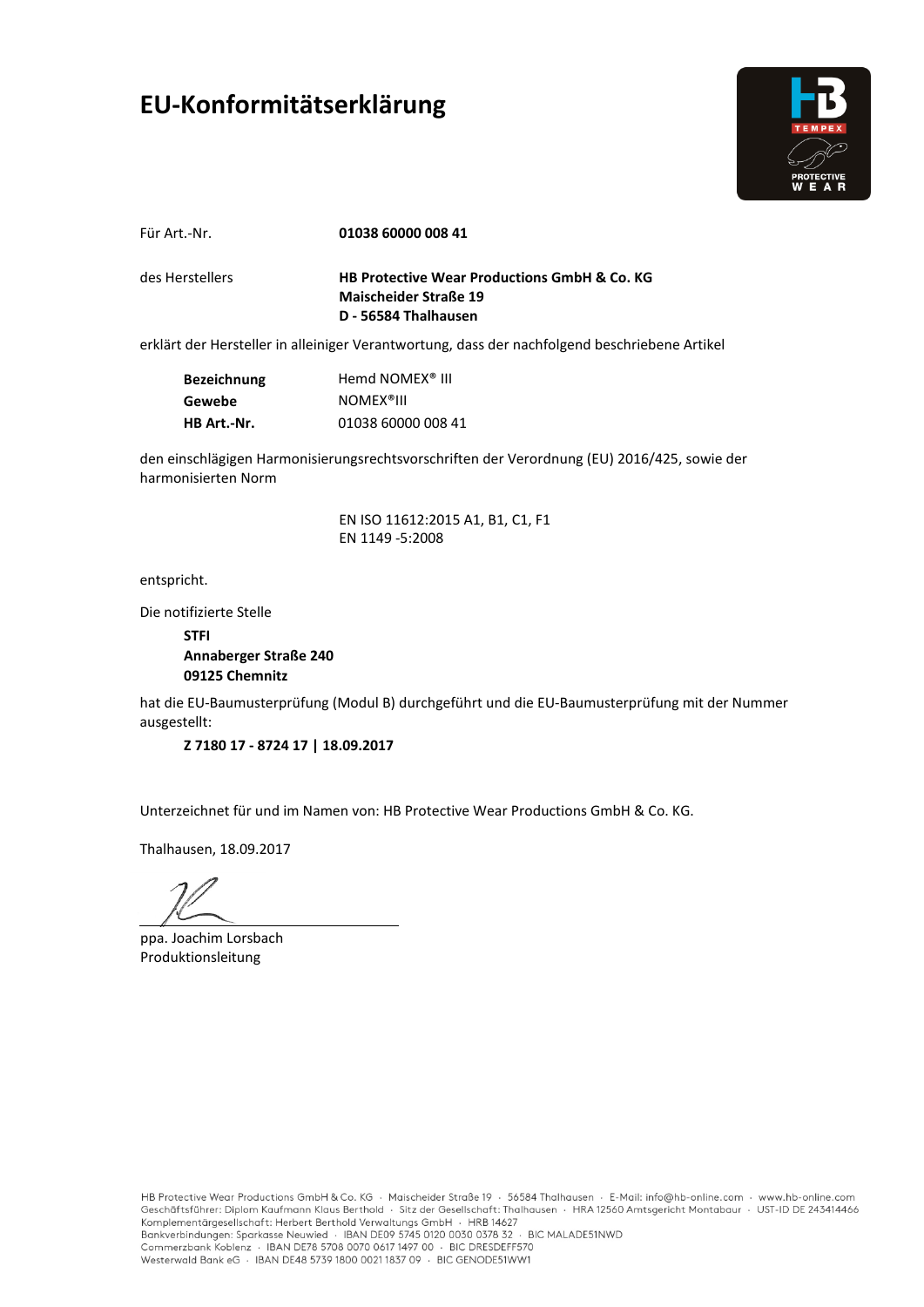## **EU declaration of conformity**



**01038 60000 008 41**  For Art. No.

**HB Protective Wear Productions GmbH & Co. KG Maischeider Str. 19 D - 56584 Thalhausen** by the manufacturer

the manufacturer declares under his own responsibility that the item described below:

| <b>Name</b> | Shirt NOMEX <sup>®</sup> III |
|-------------|------------------------------|
| Fabric      | <b>NOMEX<sup>®</sup>III</b>  |
| HB Art. No. | 01038 60000 008 41           |

is in accordance with the harmonisation legislation for Regulation (EU) 2016/425 and the harmonised

EN ISO 11612:2015 A1, B1, C1, F1 EN 1149 -5:2008

standard.

The notified body

**STFI Annaberger Straße 240 09125 Chemnitz**

conducted the EU type examination (module B) and issued the EU type examination certificate with the number:

**Z 7180 17 - 8724 17 | 18.09.2017**

Signed for and on behalf of: HB Protective Wear Productions GmbH & Co. KG.

Joachim Lorsbach Head of Production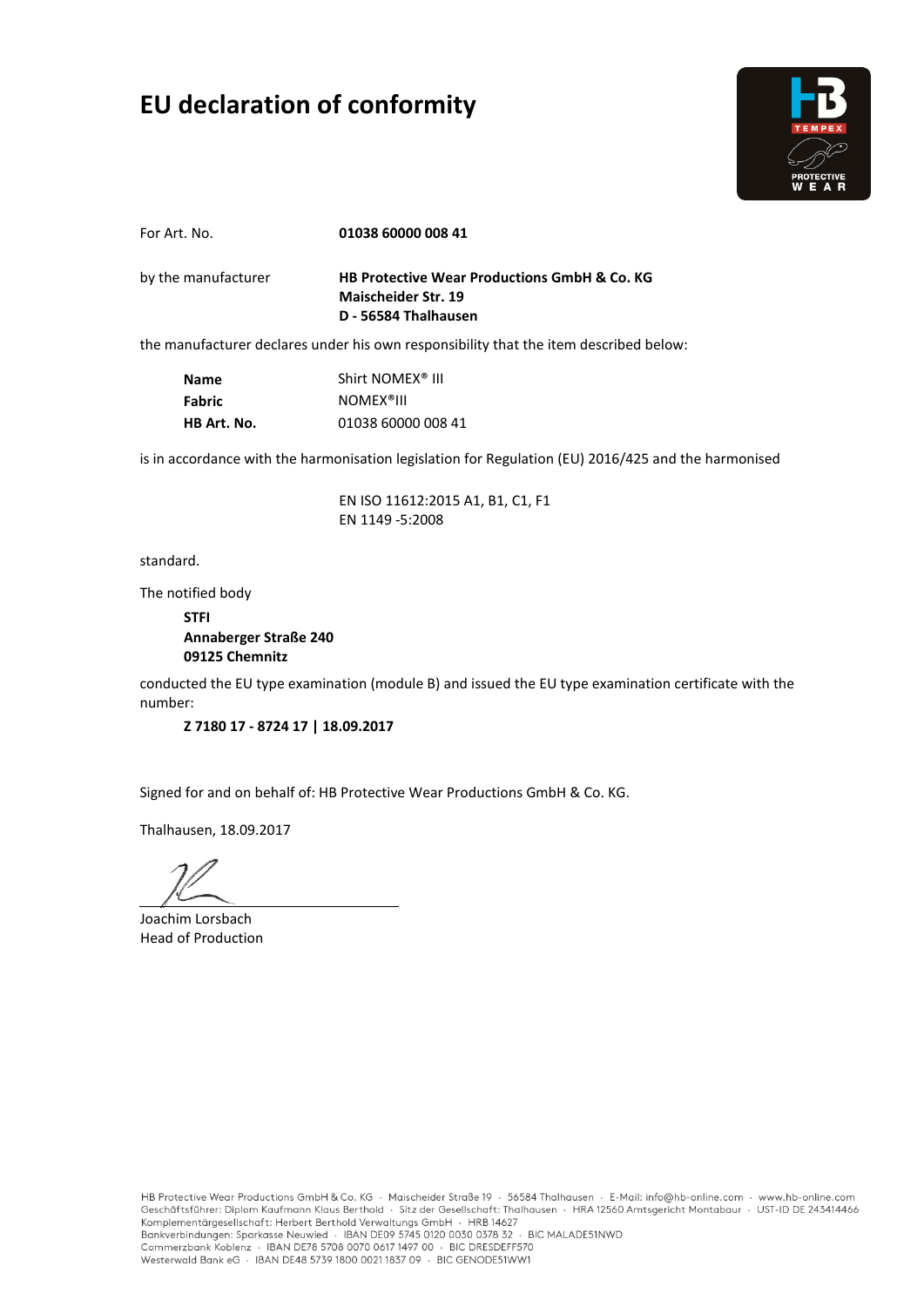### **Déclaration de conformité UE**



Pour N° d'art.

**01038 60000 008 41** 

du fabricant

**HB Protective Wear Productions GmbH & Co. KG Maischeider Str. 19 D - 56584 Thalhausen**

Le fabricant déclare sous sa seule responsabilité que l'article suivant

| <b>Désignation</b>    | Chemise NOMEX <sup>®</sup> III |
|-----------------------|--------------------------------|
| Tissu                 | <b>NOMEX<sup>®</sup>III</b>    |
| $N^{\circ}$ d'art. HB | 01038 60000 008 41             |

est conforme à la législation communautaire d'harmonisation pertinente du règlement (UE) 2016/425 et à la norme

> EN ISO 11612:2015 A1, B1, C1, F1 EN 1149 -5:2008

harmonisée.

L'organisme notifié

**STFI Annaberger Straße 240 09125 Chemnitz**

a effectué l'examen CE de type (module B) et a délivré le certificat d'examen de type UE dont le numéro est:

**Z 7180 17 - 8724 17 | 18.09.2017**

Signé au nom et pour le compte de: HB Protective Wear Productions GmbH & Co. KG.

Joachim Lorsbach Directeur de production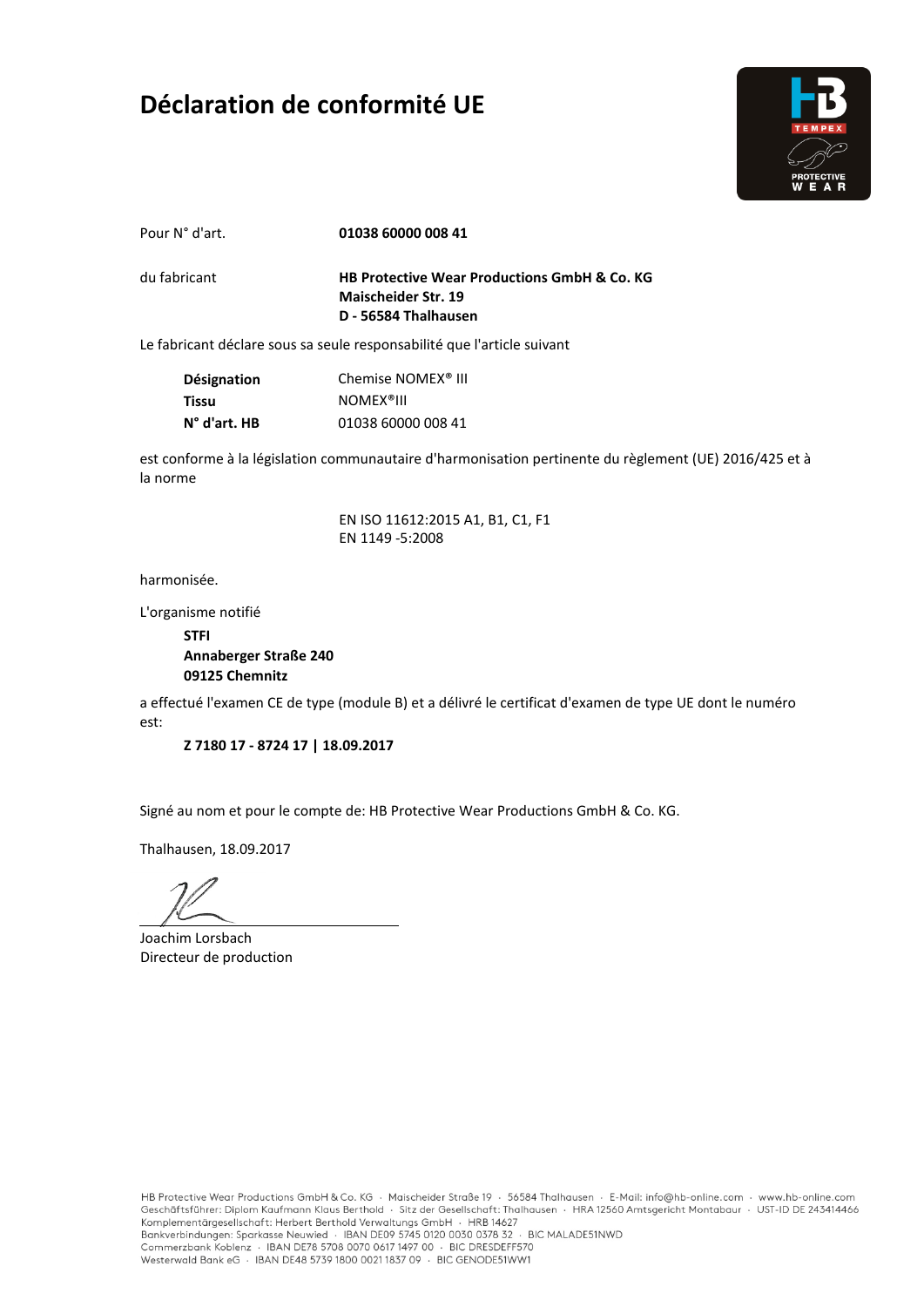# **EU-conformiteitsverklaring**



Voor art.nr.

**01038 60000 008 41** 

van fabrikant

**HB Protective Wear Productions GmbH & Co. KG Maischeider Str. 19 D - 56584 Thalhausen**

verklaart de fabrikant als enig verantwoordelijke, dat het in onderstaande beschreven artikel

| Aanduiding | Overhemd NOMEX <sup>®</sup> III |
|------------|---------------------------------|
| Stof       | <b>NOMEX<sup>®</sup>III</b>     |
| HB-art.nr  | 01038 60000 008 41              |

aan de relevante harmonisatiewetgeving van Verordening (EU) 2016/425 en de geharmoniseerde norm

EN ISO 11612:2015 A1, B1, C1, F1 EN 1149 -5:2008

voldoet.

De aangemelde instantie

**STFI Annaberger Straße 240 09125 Chemnitz**

heeft het EU-typeonderzoek (module B) en het EU-typeonderzoek met nummer afgegeven:

**Z 7180 17 - 8724 17 | 18.09.2017**

Ondertekend voor en namens: HB Protective Wear Productions GmbH & Co. KG.

Thalhausen, 18.09.2017

Joachim Lorsbach Productieleiding

HB Protective Wear Productions GmbH & Co. KG · Maischeider Straße 19 · 56584 Thalhausen · E-Mail: info@hb-online.com · www.hb-online.com Geschäftsführer: Diplom Kaufmann Klaus Berthold · Sitz der Gesellschaft: Thalhausen · HRA 12560 Amtsgericht Montabaur · UST-ID DE 243414466 Schmitter Herbert Berthold Verwaltungs GmbH + HRB 14627<br>Bankverbindungen: Sparkasse Neuwied + IBAN DE09 5745 0120 0030 0378 32 + BIC MALADE51NWD Commerzbank Koblenz · IBAN DE78 5708 0070 0617 1497 00 · BIC DRESDEFF570 Westerwald Bank eG · IBAN DE48 5739 1800 0021 1837 09 · BIC GENODE51WW1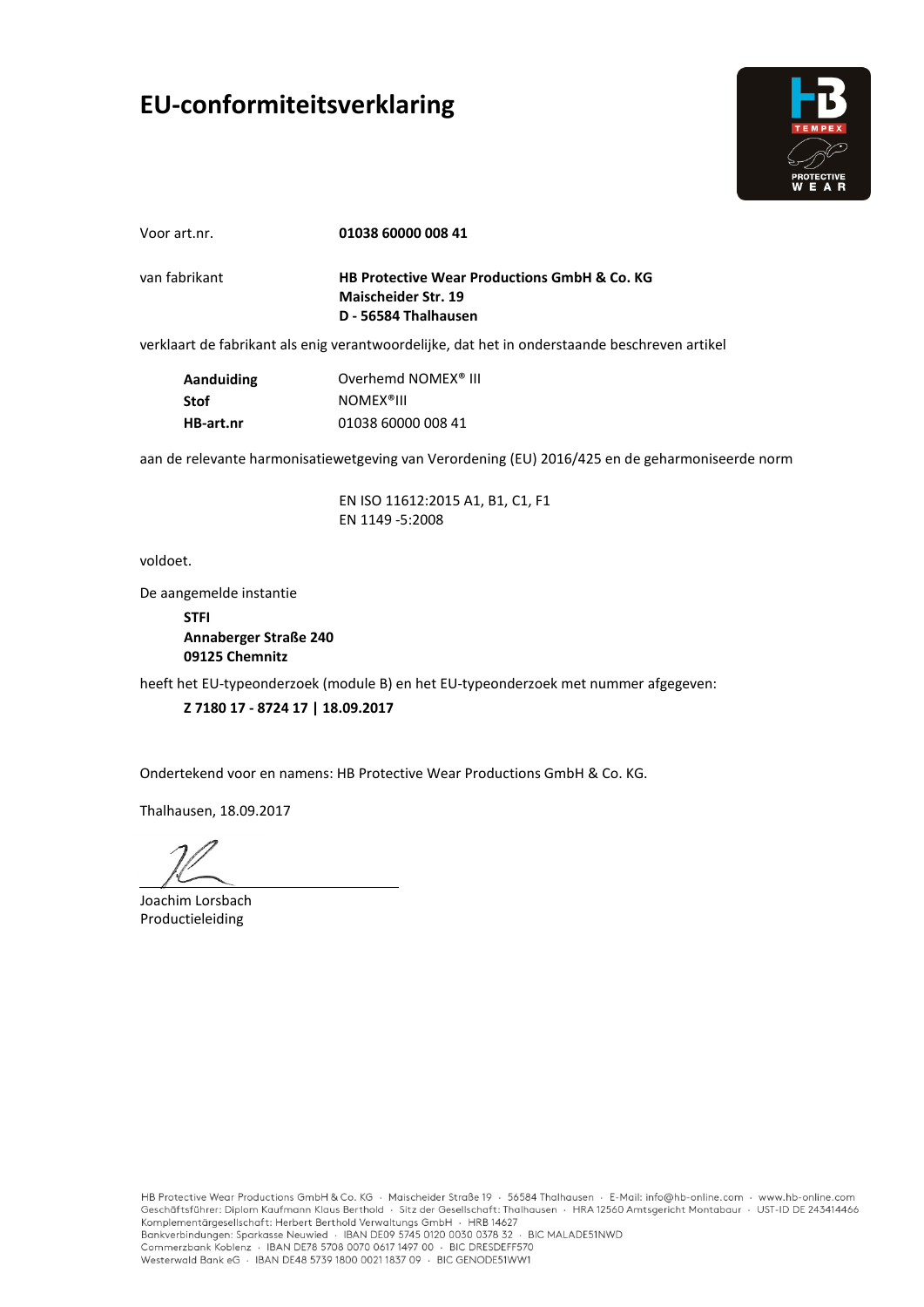### **Dichiarazione di conformità UE**



Per Cod. art.

**01038 60000 008 41** 

del produttore

**HB Protective Wear Productions GmbH & Co. KG Maischeider Str. 19 D - 56584 Thalhausen**

il produttore dichiara sotto la sua esclusiva responsabilità che il seguente articolo

| <b>Definizione</b> | Camicia NOMEX <sup>®</sup> III |
|--------------------|--------------------------------|
| <b>Tessuto</b>     | <b>NOMEX<sup>®</sup>III</b>    |
| Cod. art. HB       | 01038 60000 008 41             |

è conforme alla pertinente normativa di armonizzazione del regolamento (UE) 2016/425, nonché alla norma

> EN ISO 11612:2015 A1, B1, C1, F1 EN 1149 -5:2008

armonizzata.

L'organismo notificato

**STFI Annaberger Straße 240 09125 Chemnitz**

ha effettuato l'esame UE del tipo (modulo B) e ha rilasciato il relativo attestato contrassegnato dal numero:

**Z 7180 17 - 8724 17 | 18.09.2017**

Firmato a nome e per conto di: HB Protective Wear Productions GmbH & Co. KG.

Joachim Lorsbach Direttore di produzione